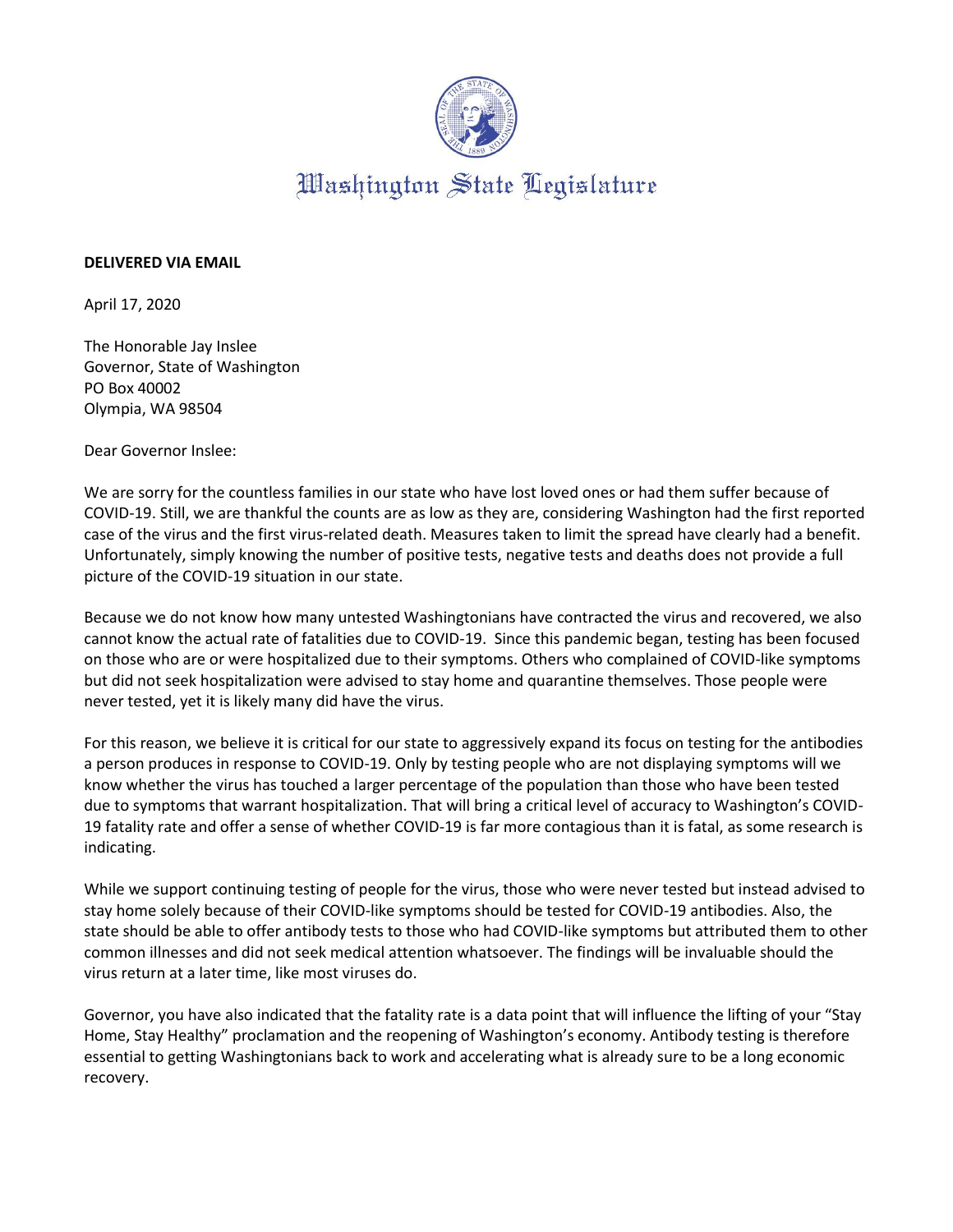We are encouraged by your public remarks about transitioning away from a broader isolation toward an individualized combination of testing, isolation, and treatment. We in turn encourage you to speak publicly about the importance of antibody testing, to give Washington's business community a sense of hope that they will be able to ease back into safe operations before it's too late, and direct the appropriate executive-branch agencies to put the same priority on antibody testing that is now placed on testing for the virus itself.

Sincerely,

Senator Lynda Wilson **Rep. Gina Mosbrucker** Senator Ann Rivers

7<sup>th</sup> Legislative District 8

Diradley A Kl

Rep. Brad Klippert  $\mathcal{U}$ Rep. Larry Hoff  $\mathcal{U}$ 8<sup>th</sup> Legislative District

Rep. Paul Harris **Senator Judy Warnick** Rep. Bob McCaslin  $17<sup>th</sup>$  Legislative District  $13<sup>th</sup>$  Legislative District

Kelli

KrithW. Gothnik

 $12<sup>th</sup>$  Legislative District  $13<sup>th</sup>$  Legislative District

/8<sup>th</sup> Legislative District

17<sup>th</sup> Legislative District 14<sup>th</sup> Legislative District 18<sup>th</sup> Legislative District

8<sup>th</sup> Legislative District

18<sup>th</sup> Legislative District

mith  $\mathcal{C}$ *ma*<sub> $-1$ </sub>

Rep. Kelly Chambers **Rep.** Jim Walsh **C** Senator Jim Honeyford<br>25<sup>th</sup> Legislative District 15<sup>th</sup> Legislative District 15<sup>th</sup> Legislative District  $25<sup>th</sup>$  Legislative District  $25<sup>th</sup>$  Legislative District

BM

Rep. Keith Goehner **Rep. Tom Dent** Rep. Tom Dent Rep. Jenny Graham

L.Qo.

Rep. Matt Boehnke Senator Tim Sheldon Senator Curtis King V

Senator Shelly Short Sharon Senator Sharon Brown Senator Randi Becker 2<sup>nd</sup> Legislative District

9<sup>th</sup> Legislative District

4<sup>th</sup> Legislative District

Senator John Braun **Senator Senator Keith Wagoner** Rep. Norma Smith Senator Keith Wagoner  $20<sup>th</sup>$  Legislative District  $10<sup>th</sup>$  Legislative District  $39<sup>th</sup>$  Legislative District

6<sup>th</sup> Legislative District

35<sup>th</sup> Legislative District 14<sup>th</sup> Legislative District